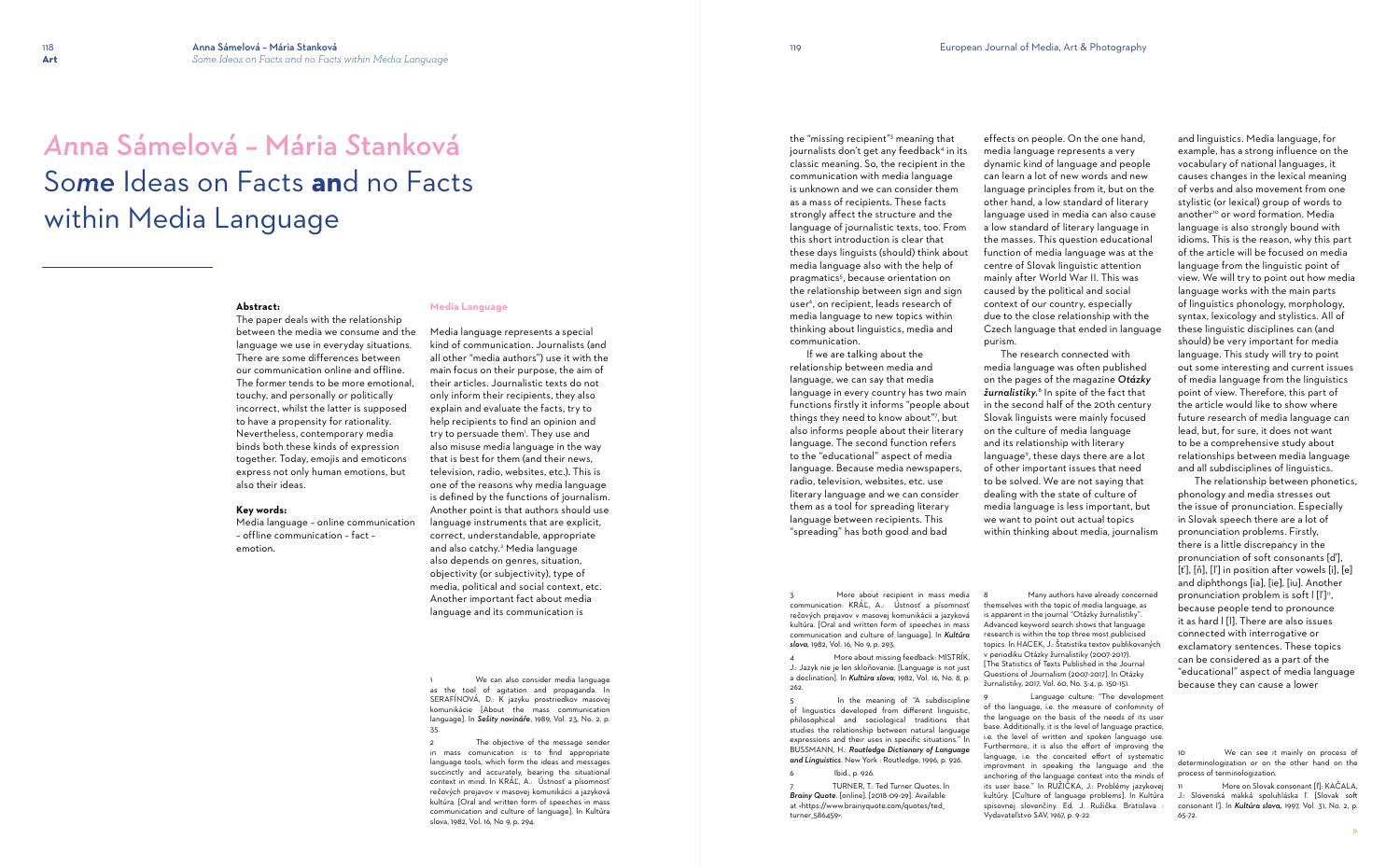#### standard of pronunciation.

 When we think about morphology and media language, it is possible to think about word formation. This is related to lexicology, but from the morphological point of view, there are changes of morphemes that can make a new form of words. In Slovak, there are a lot of prefixes and suffixes that can help to create new words or new meanings. There are also a lot of other issues, for example verbal aspect and its use in media language, creating new forms of verbs against the logic and grammar rules of aspect. In the past few decades, there was a tendency to look at media language with the help of statistics. That led to information about the amount of concrete parts of speech in genres or styles.

Media language both written and spoken texts has also special syntax. Linguists can, for example, focus on these specialities (word order, position of clauses, length of sentences, usage of compound sentences, etc.), or on defective constructions.

 Together with lexicology, stylistics has a great impact on media language. In our cultural context there is a special style as one of the six basic styles from Mistrík's Štylistika publicistický štýl.<sup>12</sup>

 The effect of media language on lexicology and vice versa represents one of the most dynamic relationships when we are thinking about journalism and linguistics. Firstly, there are the issues of word meaning. In this area, media language is one of the biggest sources of new words in literary languages. Media language uses words from (almost) every part of vocabulary and that causes changes and movement inside these parts (for example terminologization and determinologization). Media language has its own part of vocabulary we called *"publicizmy"*. Idioms also present another area of linguistic research of media language.

> On a related note - While in the past, the language of poets carried language development forward, nowadays the role has mostly been taken over by the press. In MISTRÍK, J.: Jazyk nie je len skloňovanie. [Language is not just a declination]. In Kultúra slova, 1982, Vol. 16, No. 8, p. 264-265.

> SCHUDSON, M.: Discovering the News : *a Social History of American Newspapers. [New York] : Basic Books, 1978, p. 3.*

Research of this style is still open, dynamic and very active. Linguists are dealing with the genres, types of media and its effect on the language, main aspects of style etc.

 We should realize and accept what Jozef Mistrík said in 1982. If in our close past our language was influenced by brilliant poets and writers, today this function is taken by media language.<sup>13</sup> That was unquestionably true. But in 2018, we are living in the world where our language is influenced primarily by online media language.

### **Expressing offline versus ventilating online**

As is evident from the previous linguistic part of this study, there are a variety of paradigms in approach to the functions of media language. Nevertheless, neither professional journalists which use this language to inform or entertain their audience nor mass media laity which (seemingly) only consume it, perceive these academic nuances of media language, even though they are of great importance. For, mass media are usually considered as an area, where words matter.

> Ibid., p. 5. 16 Ibid., p. 5.

SCHUDSON, M.: Discovering the News : *a Social History of American Newspapers. Op. cit.* 18 NOVOSÁD, F.: Čo? Ako? Prečo? :

 All legislative norms and codes of ethics regarding mass media as well as the rules of professional conduct of journalists has been set as societal requirements for editorial responsibility. This is primarily based on the imperative to be objective. Yet, objectivity is a "peculiar demand"14 within mass media. It is not an invariant of quality of published contents. Objectivity entered the media discourse especially after World War I in the form of a

Bratislava : SPN, 1985.

requirement of the strict separation of

facts and values. *"Facts, in this view, are assertions about the world open to independent validation. They stand beyond the distorting influences of any individual's personal preferences."*<sup>15</sup> Values, on the other hand, are *"an individual's conscious and unconscious preferences for what the world should be; they are seen as ultimately subjective".* <sup>16</sup> Since the turn of the 19th and 20th centuries, the whole media attention has been focused on facts. And the societal pressure for media objectivity has been increasing and accelerating. Facts mean facts, whilst values mean values. American professor of journalism

> GRANNAN, C.: What's the Difference Between Emoji and Emoticons? In *Encyclopædia Britannica*. [online]. [2018-09-29]. Available at

Michael Schudson asks the questions, why it is taken for granted that mass media should be "objective", and why that question is so familiar. Forasmuch as, media objectivity has never before been an issue. It became a problem exactly at the moment of defining the sharp difference between fact and value as well as establishing a commitment to their segregation.<sup>17</sup> Slovak philosopher František Novosád highlights that in the sphere of human and societal life, facts mean almost nothing if they are devoid of values: *"Everyday consciousness professes the* cult *of facts'. It is convinced that* facts *make decisions about everything' that* facts *speak for themselves'. In reality, however, facts are* mute*', they do not say anything, they only opaquely babble. Above all, there are a lot of facts. In fact, infinitely many facts. We have to choose which one we will consider important, which one not. When choosing a fact, we even find that there is no fact itself. Fact is fact only on a certain theoretical background, it is an answer to a particular question."*<sup>18</sup>

 Nevertheless, mass media professionals are obliged to be objective, to separate facts and values, to play a never-ending game with words (not to "play on words") in order to publish their messages socially and politically correctly. They have been doing this for over a century. Today, many well-known experts in the fields of mass media and society (Z. Bauman, A. Giddens, M. Schudson, R. McChesney, etc.) agree that this societal obsession with "objectivity" stood (among other things) at the starting line of the tremendous popularity of selfpublishing that has finally resulted in post-truth reality.

 Of crucial importance here is the fact, that everything that has been stated so far in connection with the media's societal responsibility and objectivity is valid only for the socalled traditional mass mediaoriginally offline media. These are newspapers or magazines, radio, and television with their institutional staff responsible for media obedience to legal and ethical norms. Hence, their media language (does not matter whether it is textual, audial or visual) is based on rationalcritical argumentation. It is a logicalconceptual media language.

 On the other hand, however, there is the online media world. The diffused network instead of the hierarchized institution. With almost no normative regulation (so far), with no professional editorial staff thus, with no societal editorial responsibility. The online media is based on emotional-uncritical gossip. Hence, its media language is primarily figurative-expressive. The figurativeexpressive language itself is not a problem. Slovak media linguist Danuša Serafínová recently made a research of media language in the Slovak press during the period 1918 – 1938. She has concluded, that many outputs even of

Sociálne teórie v otázkach a odpovediach. [What? How? Why? : The Social Theories in Questions and

Answers]. Bratislava : Hronka, 2014, p. 97.

rational journalism included a number of emotional expressions phrasemes.<sup>19</sup> Thus, this phenomenon is nothing new or surprising in media language. So, what is the issue in the world of online media language?

 At the beginning of the Internet (Web 1.0), it was "just a word" to the marginal discussion at the blog or vlog. When social media (Web 2.0) entered into human lives, this "just a word" has been changed to "just talk". Finally nowadays, in the era of semantic media (Web 3.0), the "just talk" has been changed to general public communication. Online media

language, however, is peculiar. It is extraordinary by its banality. It can be rude and vulgar at the same time as it is cute and genteel. People ventilate their personal secrets (e.g. honeymoon, childbirth, infidelity, family quarrels, etc.) in their own "private public" (or in their own "public privacy") on the online media. And when words are not enough, there are plenty of smiley faces, weeping lambs, shouting kitties or puppies, monkeys covering their eyes, mouths or ears, flying angels, broken hearts, etc. Every human mood, emotion, condition of body or state of mind can be expressed by emoji or emoticon. Emoji and emoticons have taken over the way we communicate online. Grannan Cydney has called them "two new-age hieroglyphic languages" and brought a simple definition of the difference between them: *"if you come across a smiley face that contains a character you can find on your computer keyboard, it's an emoticon. If it's a little cartoon figure that is free from the binds of punctuation, numbers, and letters, it's an emoji."*<sup>20</sup>

19 SERAFÍNOVÁ. D.: Frazémy v slovenskej periodickej tlači z obdobia 1. ČSR (1918-1938). [Phrasemes in the Slovak Periodical Press from the Period of the 1st CSR (1918-1938)]. In *Otázky žurnalistiky*, 2018, Vol. 61, No. 1-2, p. 12-28.

 Seemingly, there is nothing harmful in the "emoji / emoticons communication". It is a quick, cheap, and easily understandable communication, it is fun. After all, these visualized shortcuts were originally created because text-based online communication does not allow people to follow signals of non-verbal communication. Emoji and emoticons should be some kind of compensation. Social media content, however, proves that sometimes emoji as well as emoticons can even totally compensate for verbal communication and often replace it. Nevertheless, the language we use creates the way we think. We could say, it forms our minds. Simple language simple mind. No thoughts no arguments. Media language is not only a language we consume, it is also the language we live through. Media consumption has reached such a dimension that people are not aware of the merger of their daily language and media language. And the language we use every day being online is becoming simpler, shorter, concise, more versatile, literally figurative and actually compressed. 21

 Expressive figuration and language compression are the significant contradictions of the online media world. In the space, where it is technologically possible to ignore all the dimensional limits that have always limited traditional mass media and their contents (both time and space limitations), there are published texts, sounds as well as images which summarize a whole event, atmosphere or mood, and all pieces of information, sentiments or emotions in a few words, in a pictograph (emoji), in the pictorial icons (emoticons). As a result,

Inspirational reading on new trends in the online media (including the media language) offers a collective monograph: AITCHISON, J., LEWIS, D. M. (eds.): *New Media Language. London, New York : Routledge, 2003.*

<sup>&</sup>lt;https://www.britannica.com/story/whats-thedifference-between-emoji-and-emoticons>.